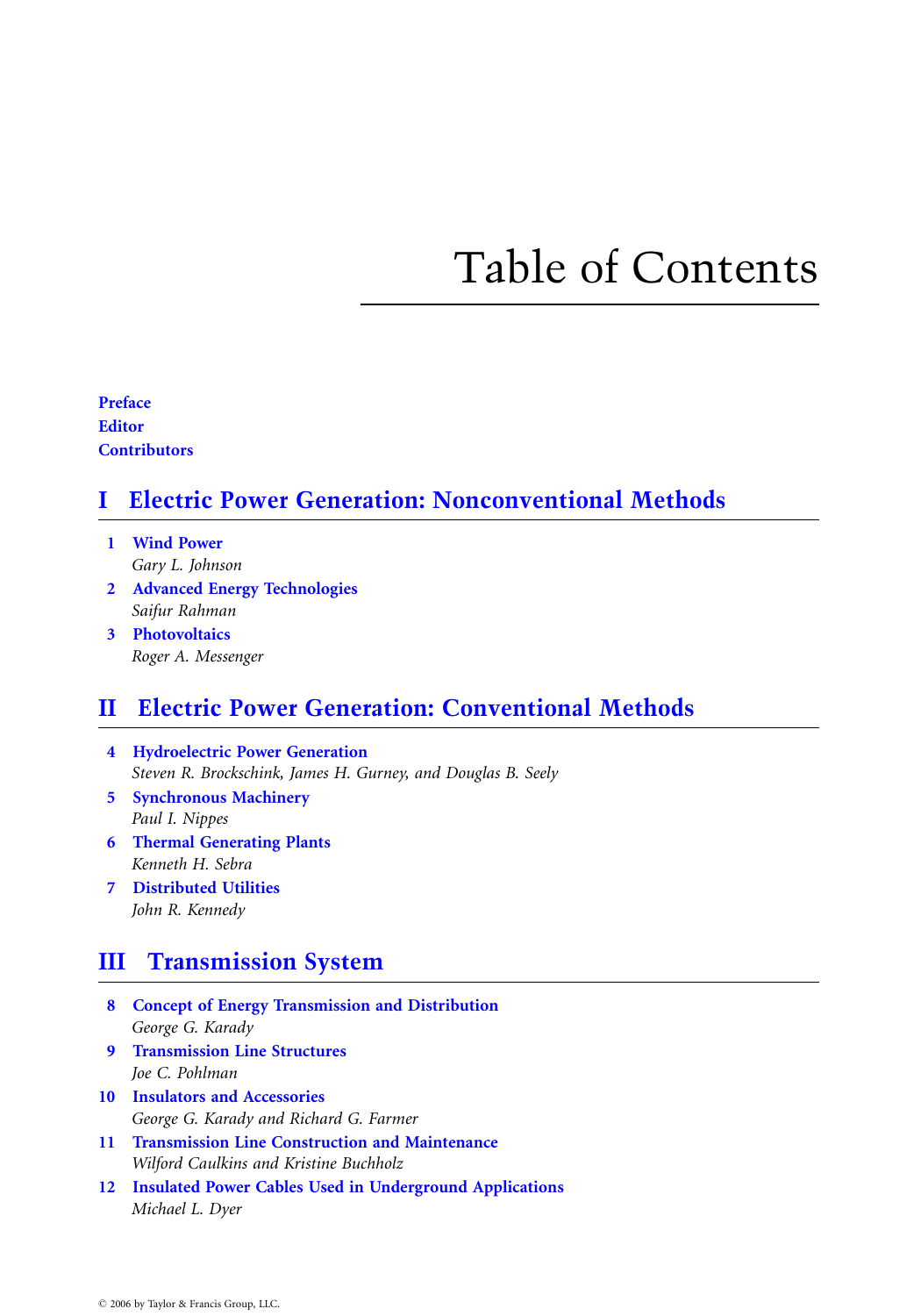- 13 Transmission Line Parameters Manuel Reta-Hernández
- 14 Sag and Tension of Conductor D.A. Douglass and Ridley Thrash
- 15 Corona and Noise Giao N. Trinh
- 16 Geomagnetic Disturbances and Impacts upon Power System Operation John G. Kappenman
- 17 Lightning Protection William A. Chisholm
- 18 Reactive Power Compensation Rao S. Thallam
- 19 Environmental Impact of Transmission Lines George G. Karady

### IV Distribution Systems

- [20 Power System Loads](#page-2-0) Raymond R. Shoults and Larry D. Swift
- 21 Distribution System Modeling and Analysis William H. Kersting
- 22 Power System Operation and Control George L. Clark and Simon W. Bowen
- 23 Hard to Find Information (on Distribution System Characteristics and Protection) Jim Burke
- 24 Real-Time Control of Distributed Generation Murat Dilek and Robert P. Broadwater

#### V Electric Power Utilization

- [25 Metering of Electric Power and Energy](#page-2-0) John V. Grubbs
- 26 Basic Electric Power Utilization—Loads, Load Characterization and Load Modeling Andrew Hanson
- 27 Electric Power Utilization: Motors Charles A. Gross

#### VI Power Quality

- [28 Introduction](#page-2-0) S.M. Halpin
- 29 Wiring and Grounding for Power Quality Christopher J. Melhorn
- 30 Harmonics in Power Systems S.M. Halpin
- 31 Voltage Sags Math H.J. Bollen
- 32 Voltage Fluctuations and Lamp Flicker in Power Systems S.M. Halpin